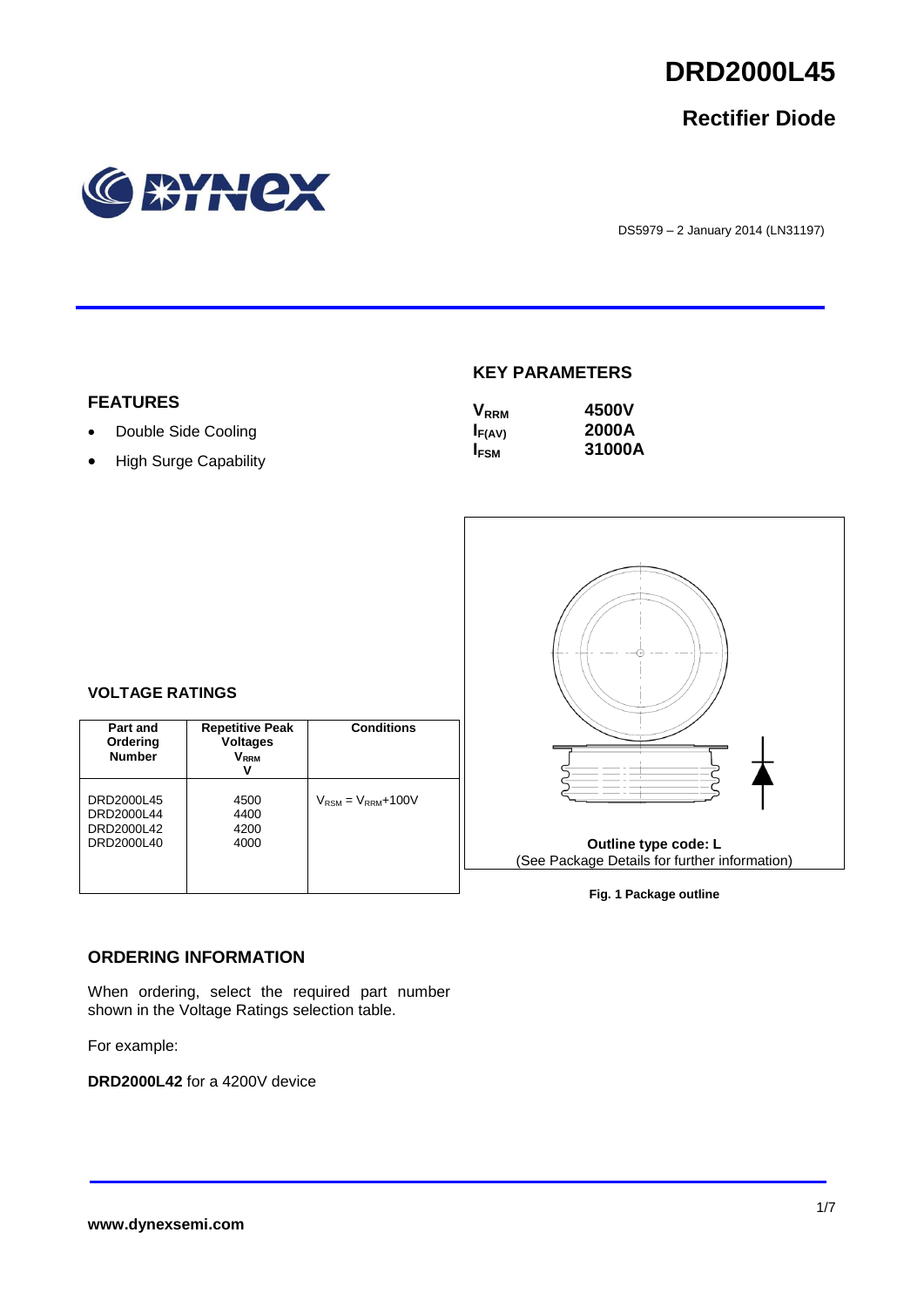

## **CURRENT RATINGS**

#### **Tcase = 75°C unless stated otherwise**

| Symbol                                 | <b>Parameter</b>                     | <b>Test Conditions</b>   | Max. | <b>Units</b> |
|----------------------------------------|--------------------------------------|--------------------------|------|--------------|
| <b>Double Side Cooled</b>              |                                      |                          |      |              |
| $I_{F(AV)}$                            | Mean forward current                 | Half wave resistive load | 2590 | A            |
| $I_{F(RMS)}$                           | <b>RMS</b> value                     | $\overline{\phantom{0}}$ | 4068 | A            |
| IF.                                    | Continuous (direct) on-state current | ۰                        | 3727 | A            |
| <b>Single Side Cooled (Anode side)</b> |                                      |                          |      |              |
| $I_{F(AV)}$                            | Mean forward current                 | Half wave resistive load | 1940 | A            |
| $I_{F(RMS)}$                           | <b>RMS</b> value                     | $\blacksquare$           | 3047 | A            |
| ΙF                                     | Continuous (direct) on-state current |                          | 2656 | A            |

#### **Tcase = 100°C unless stated otherwise**

| Symbol                                 | <b>Parameter</b>                     | <b>Test Conditions</b>   | Max. | <b>Units</b> |
|----------------------------------------|--------------------------------------|--------------------------|------|--------------|
| <b>Double Side Cooled</b>              |                                      |                          |      |              |
| $I_{F(AV)}$                            | Mean forward current                 | Half wave resistive load | 2000 | A            |
| $I_{F(RMS)}$                           | <b>RMS</b> value                     | ۰                        | 3140 | A            |
| lF.                                    | Continuous (direct) on-state current | ۰                        | 2800 | A            |
| <b>Single Side Cooled (Anode side)</b> |                                      |                          |      |              |
| $I_{F(AV)}$                            | Mean forward current                 | Half wave resistive load | 1284 | A            |
| I <sub>F(RMS)</sub>                    | <b>RMS</b> value                     |                          | 2017 | A            |
| IF.                                    | Continuous (direct) on-state current | -                        | 1715 | A            |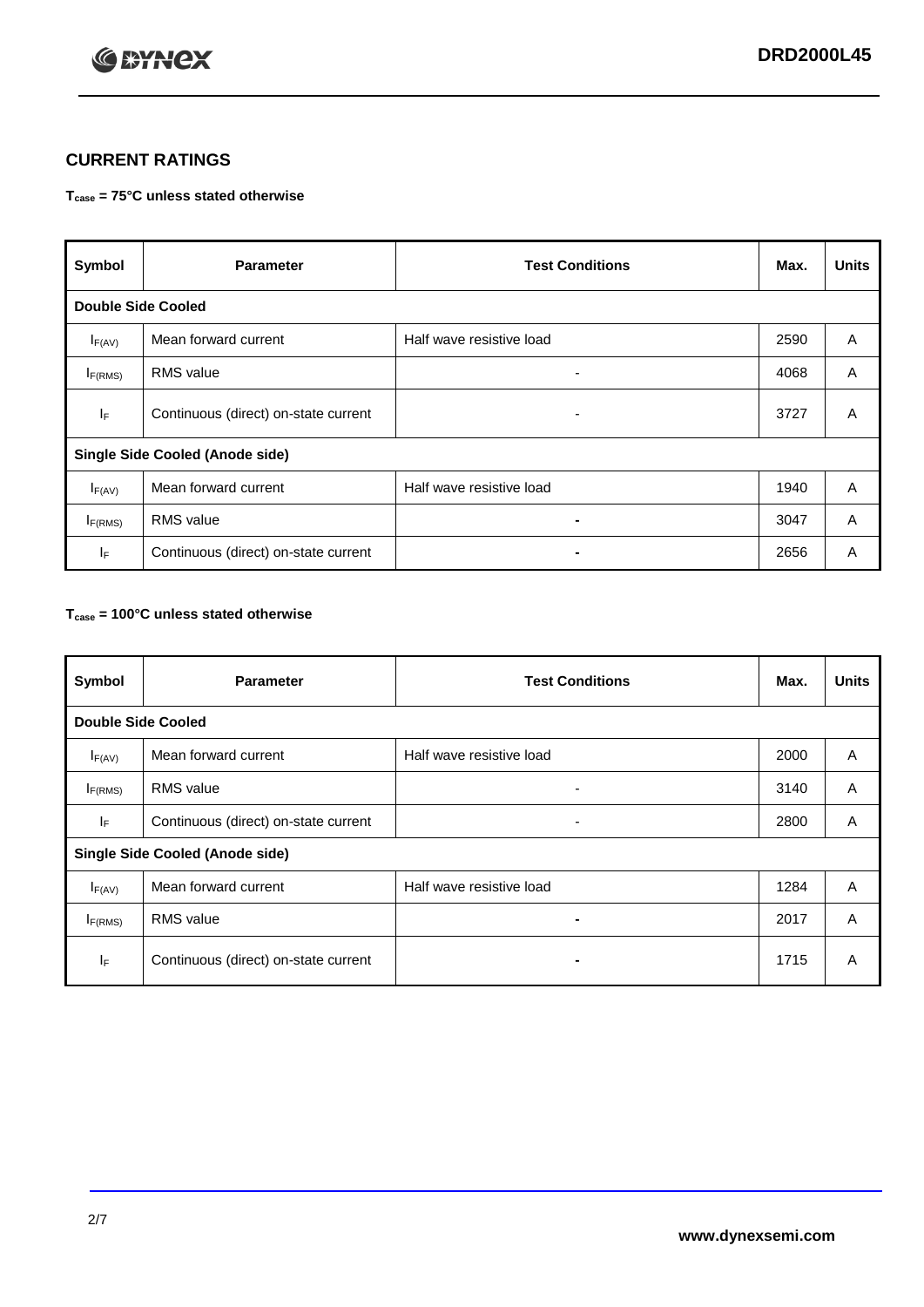

## **SURGE RATINGS**

| Symbol      | <b>Parameter</b>                        | <b>Test Conditions</b>                            | Max.  | <b>Units</b>      |
|-------------|-----------------------------------------|---------------------------------------------------|-------|-------------------|
| <b>IFSM</b> | Surge (non-repetitive) on-state current | 10ms half sine, $T_{\text{case}} = 150^{\circ}$ C | 24.8  | kA                |
| $l^2t$      | $I2t$ for fusing                        | $V_R = 50\% V_{RRM} - \frac{1}{4}$ sine           | 3.075 | MA <sup>2</sup> s |
| <b>IFSM</b> | Surge (non-repetitive) on-state current | 10ms half sine, $T_{\text{case}} = 150^{\circ}$ C | 31.0  | kA                |
| $l^2t$      | $l^2$ t for fusing                      | $V_R = 0$                                         | 4.8   | $MA2$ s           |

## **THERMAL AND MECHANICAL RATINGS**

| Symbol           | <b>Parameter</b>                      | <b>Test Conditions</b>   |             | Min.                     | Max.  | <b>Units</b> |
|------------------|---------------------------------------|--------------------------|-------------|--------------------------|-------|--------------|
| $R_{th(j-c)}$    | Thermal resistance – junction to case | Double side cooled       | DC          | ۰                        | 0.013 | °C/W         |
|                  |                                       | Single side cooled       | Anode DC    |                          | 0.025 | °C/W         |
|                  |                                       |                          | Cathode DC  |                          | 0.027 | °C/W         |
| $R_{th(c-h)}$    | Thermal resistance – case to heatsink | Clamping force 45kN      | Double side | ٠                        | 0.003 | °C/W         |
|                  |                                       | (with mounting compound) | Single side | ٠                        | 0.006 | °C/W         |
| $T_{\nu i}$      | Virtual junction temperature          | On-state (conducting)    |             | $\overline{\phantom{a}}$ | 160   | °C           |
|                  |                                       | Reverse (blocking)       |             | $\overline{\phantom{a}}$ | 150   | °C           |
| $T_{\text{stg}}$ | Storage temperature range             |                          |             | $-55$                    | 175   | °C           |
| $F_m$            | Clamping force                        |                          |             | 40                       | 48    | kN           |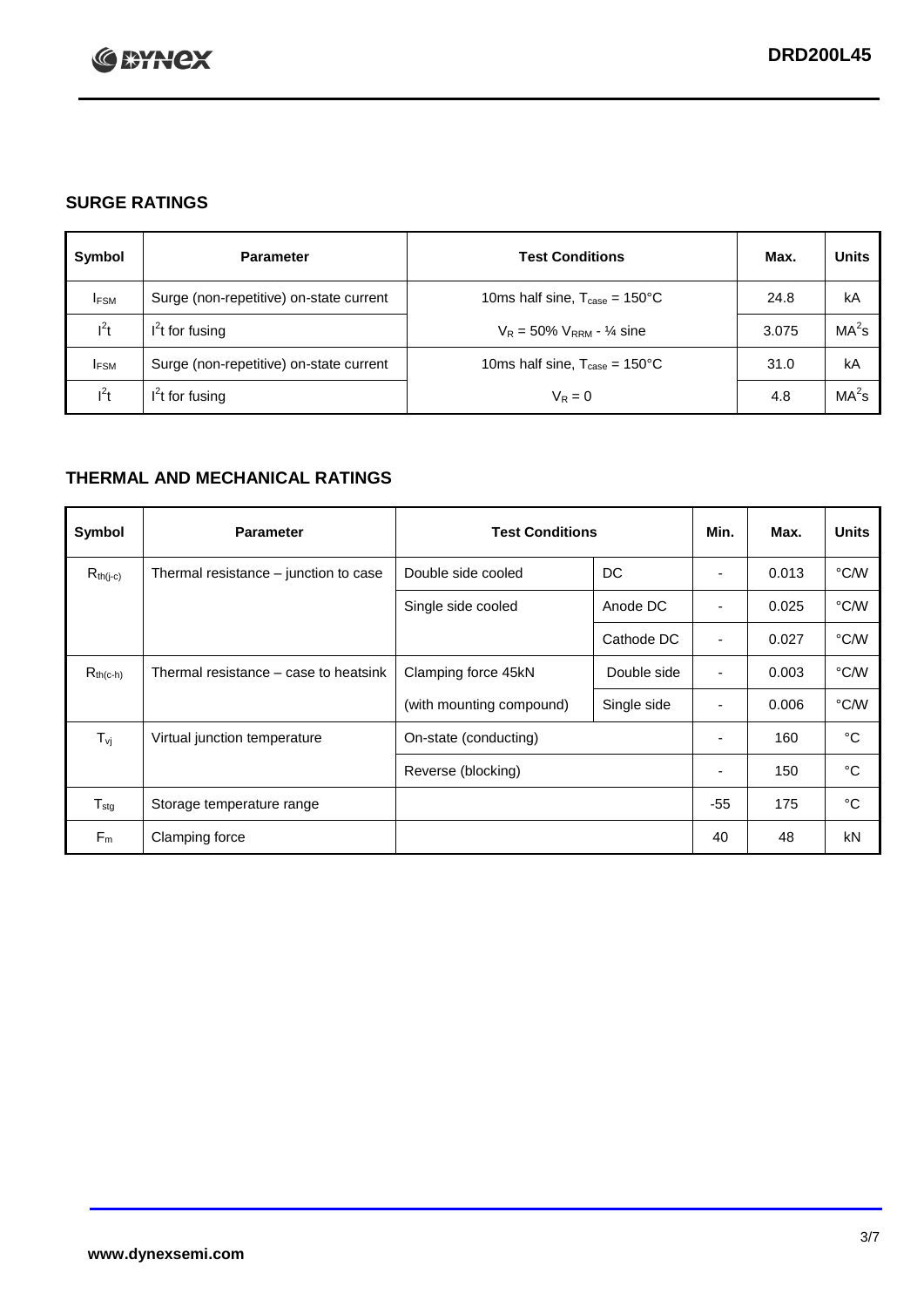

## **CHARACTERISTICS**

| Symbol          | <b>Parameter</b>              | <b>Test Conditions</b>                         | Min.                     | Max. | <b>Units</b> |
|-----------------|-------------------------------|------------------------------------------------|--------------------------|------|--------------|
| $V_{FM}$        | Forward voltage               | At 3000A peak, $T_{\text{case}} = 25^{\circ}C$ |                          | 1.45 | V            |
| I <sub>RM</sub> | Peak reverse current          | At $V_{RRM}$ . T <sub>case</sub> = 150°C       | $\overline{\phantom{0}}$ | 150  | mA           |
| $Q_{\rm S}$     | Total stored charge           | $I_F = 1500A$ , dl <sub>RR</sub> /dt = 25A/us  |                          | 6000 | μC           |
| $I_{rr}$        | Peak reverse recovery current | $T_{\text{case}} = 25^{\circ}$ C, $V_R = 100V$ |                          | 500  | A            |
| V <sub>то</sub> | Threshold voltage             | At $T_{vi}$ = 150 $^{\circ}$ C                 | $\overline{\phantom{0}}$ | 0.84 | V            |
| $r_{\text{T}}$  | Slope resistance              | At $T_{vi} = 150^{\circ}$ C                    | ۰                        | 0.19 | $m\Omega$    |

## **CURVES**





 $V_{TM} = A + Bln (I_T) + C.I_T + D.\sqrt{I_T}$   $C = 0.000354$ 

 $V_{TM}$  **EQUATION** Where  $A = -0.36984$  $B = 0.292197$  $D = -0.03111$ these values are valid for  $T_j = 150^{\circ}$ C for  $I_F$  500A to 10000A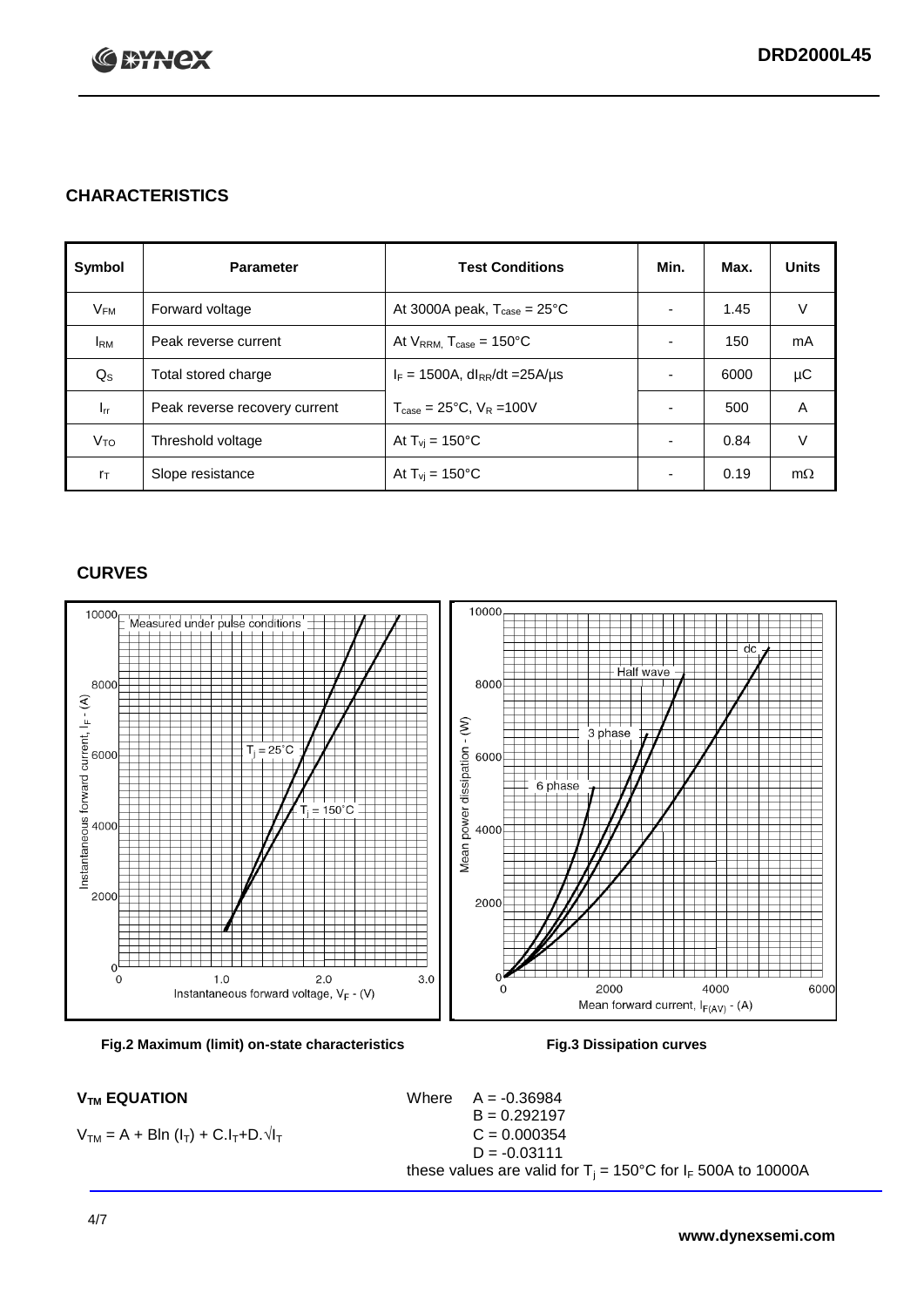

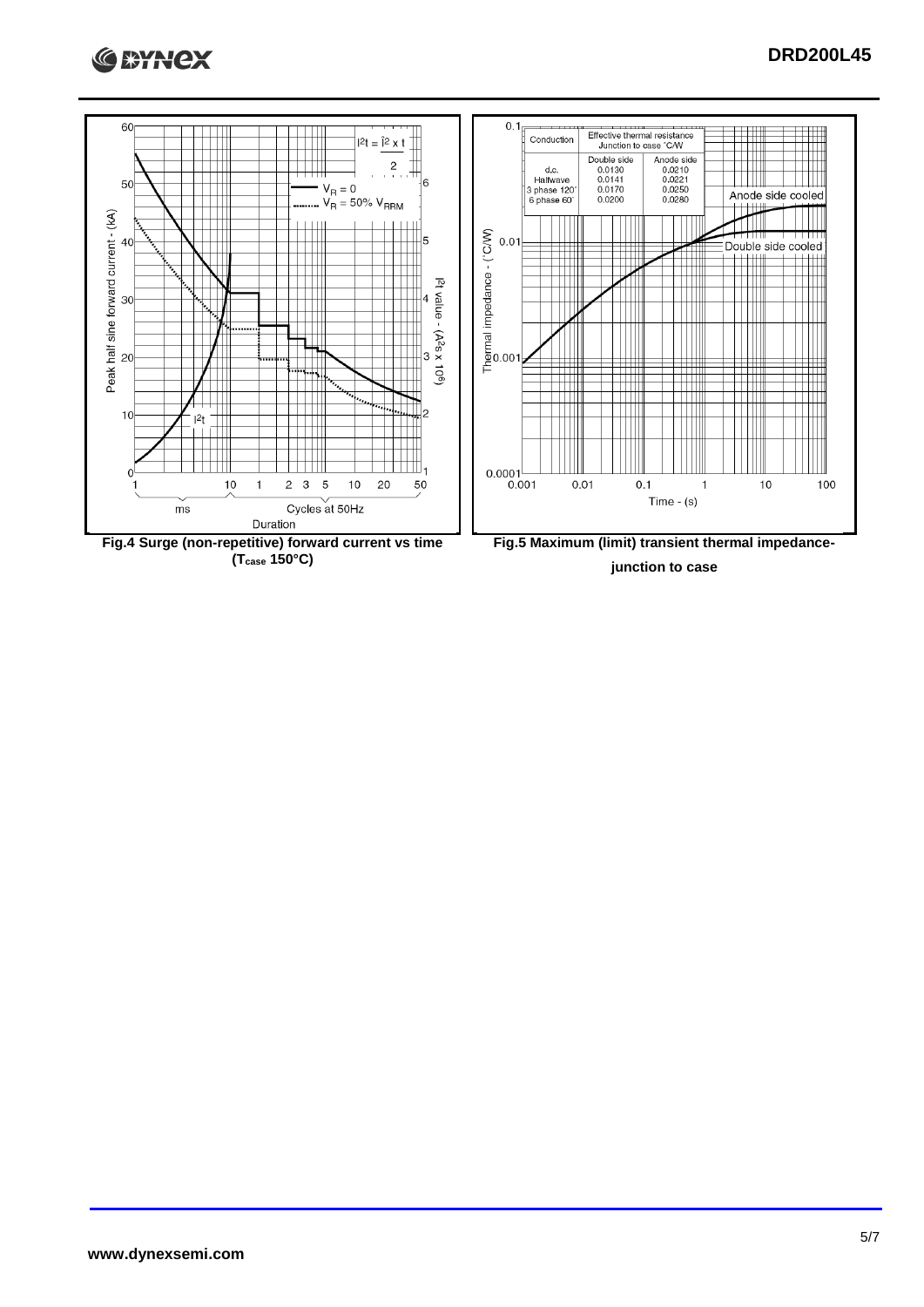

## **PACKAGE DETAILS**

For further package information, please contact Customer Services. All dimensions in mm, unless stated otherwise. DO NOT SCALE.



#### **Note:**

Some packages may be supplied with gate and or tags.